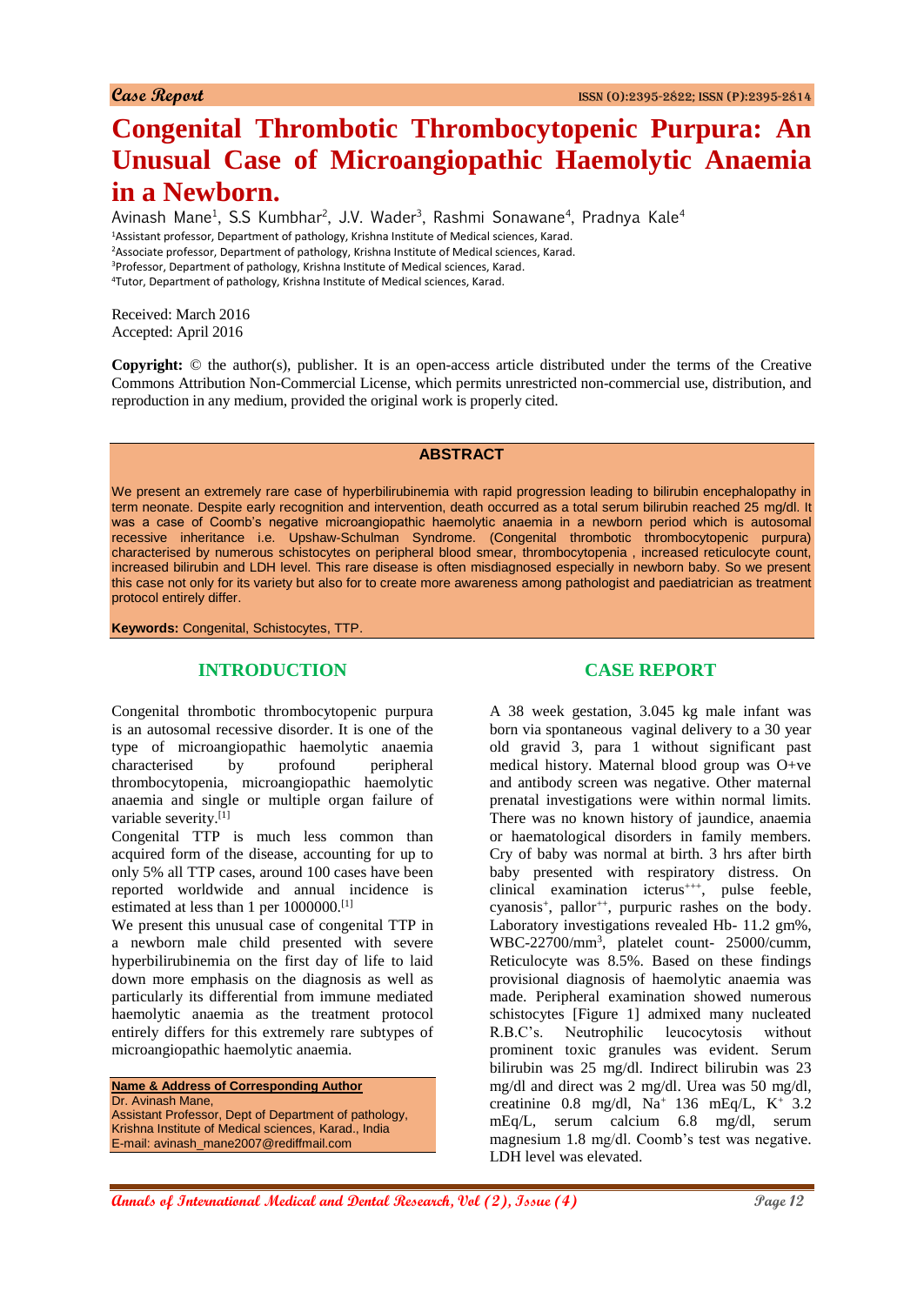#### **Mane et al; Congenital Thrombotic Thrombocytopenic Purpura**

Based on peripheral smear findings i.e. numerous schistocytes, nucleated R.B.C's [Figure 1] and raised bilirubin (Indirect) level, reticulocyte count (8.5%) diagnosis of microangiopathic haemolytic anaemia was made. Since it was a consanguineous marriage of III<sup>0</sup>, second male child also presented with similar complaints, final diagnosis of congenital thrombotic thrombocytopenic purpura was made.

At the end of first day, baby's condition was deteriorated and unfortunately, baby died because of diffuse encephalopathy due to bilirubin toxicity.



**Figure 1**: Peripheral smear showing numerous schistocytes and nucleated RBCs.

## **DISCUSSION**

Congenital thrombotic thrombocytopenic purpura often described as the Upshaw-Schulman syndrome.<sup>[1]</sup> It was reported by Schulman in 1960 in a 8 year old child who had episode of thrombocytopenia and haemolytic anaemia since birth that responded to plasma infusion.[2]

Very handful reports are there in literature particularly by Thornton KM et.al [2], Borgi A et  $a^{[3]}$ . TTP is a disease in which microthrombi are formed in multiple small vessels throughout the body leading to signs and symptoms of organ ischaemia, The normal coagulation process involves von Willebr and factor which is large multimeric protein which binds platelet to areas of intravascular endothelial cell damage. In normal haemostasis the function of ADAMTS13 protease is to cleaved vWF multimers when ADAMTS13 activity is deficient, ultra large vWF multimers accumulate, leading to deformation of platelet rich intravascular microthrombi<sup>[4]</sup>. These microthrombi in turn cause damage to circulating red blood cells that is characteristically seen as 'schistocytes' in peripheral blood smear.

Acquired TTP is more common and which is usually because of development of autoimmune antibody directed against ADAMTS13 protein.<sup>[3]</sup> The most common thrombotic microangiopathy in child is typical post diarrheal haemolytic uraemic syndrome (HUS). In HUS characteristically

schistocytes appear in peripheral smear it is always a closest differential diagnosis to TTP. Neurological symptoms are more common in TTP while renal symptoms (raised urea and creatinine) are more common in HUS. But congenital form of HUS doesn't exist so it can be very easily ruled out in our case as our patient was newborn infant.

Initially in our case diagnosis of pathological jaundice was made and we thought of Rh incompatibility but as mothers blood group was  $O^{+ve}$  it was ruled out and a rare possibility of ABO incompatibility is also ruled out by negative Coomb's test. Peripheral smear showed numerous schistocytes, raised indirect bilirubin, reticulocyte cell count 10%, elevated LDH level, normal urea and creatinine level and most importantly consanguinity of marriage in parents. Diagnosis of hereditary microangiopathic haemolytic anaemia was made. As the second male child of mother was also presented in a similar manner and died, it was finally concluded that this case was of congenital thrombotic thrombocytopenic purpura. The classic symptoms were bilirubin encephalopathy, respiratory distress, purpuric rashes on external body parts, pulmonary haemorrhage. Baby died because of bilirubin toxicity rather than micro ischaemic events, which was confirmed by brain MRI findings. Because of economical constraints, ADAMTS13 activity was not estimated. But genetic counselling was offered to the parents.

#### **CONCLUSION**

Thus to conclude, though congenital TTP is rare disease but should be considered in any case presented with hyperbilirubinemia in association with thrombocytopenia and haemolytic anaemia and characteristic schistocytes in peripheral blood smear.

So we want to put more weight on obtaining a peripheral blood smear which characteristically shows fragmented red blood cells i.e. schistocytes and thrombocytopenia.

#### **REFERENCES**

- 1. Schulman I, Pierce M, Lukens A et al. Studies on thrombopoiesis. I A factor in normal plasma required for platelet production: Chronic thrombocytopenia due to its deficiency. Blood. 1960;16:943-957.
- 2. Kimberly M. Thornton, Michael F. Nyp, Lejla Music Aplenc, Gary L. Jones et. al: An unusal case report of rapidly progressive Hyperbilirubinemia. Hindawi. 2013.
- 3. A. Borgi, M. Khemiri, A. Veyradier, K. Kazdaghli and S. Barsaoui: Congenital Thrombotic Thrombocytopenic Purpura: Atypical presentation and new ADAMTS13 mutation in Tunisian child. Mediterr J Hematol Infect Dis. 2013; 5 (1):e 2013041.
- 4. L .A. Lotta, I.Garagiola, R. Palla, A. Cairo, and F. Peyvandi. ADAMTS13 mutations and polymorphisms in congenital